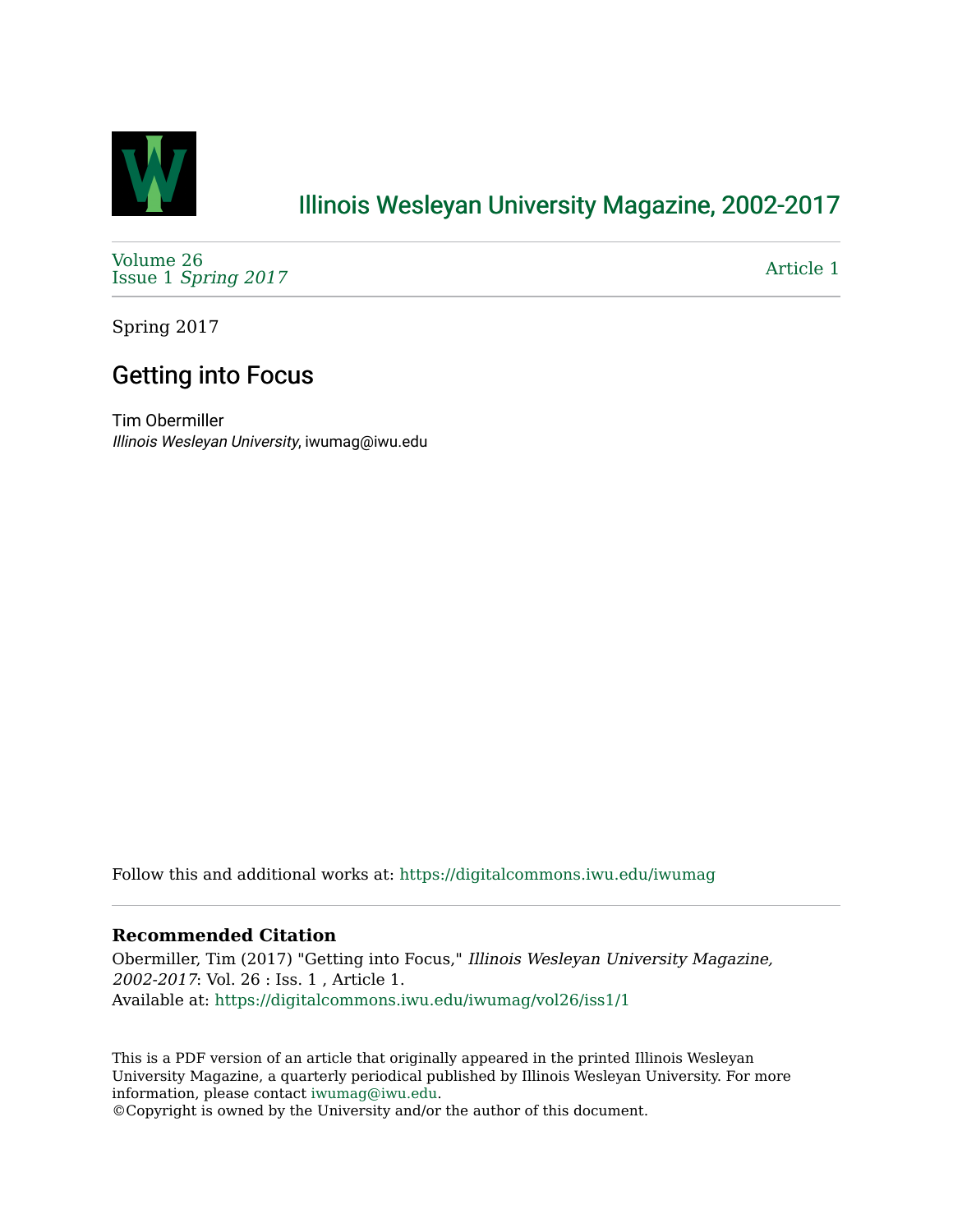

Many of the stunning images Kerr-Carpenter took during the Oct. 8, 2014, total lunar eclipse feature Presser Hall, home to the School of Music and a campus landmark since its construction in 1929. In addition to "phenomenal photo opportunities," the evening provided "a chance to enjoy the last of the warm summer air on an adventurous night out with friends," she wrote.

## Using her camera as both tool and pathfinder, Anna Kerr-Carpenter '17 visually charted her transformative IWU experience. Story by TIM OBERMILLER

She traces the first step in her photographic voyage back to high school and a simple, haunting image of two eyes peering through the holes of black fishnet fabric. Since taking that image, Anna Kerr-Carpenter '17 has trained her viewfinder on a boundless range of subjects, creating portraits of friends and strangers, documenting grave injustices and glad celebrations, and charting the highs and lows of her IWU experience, which concludes in May when she exits the commencement stage, diploma in hand.

Her initial months on campus, she recalls, "were filled with confusion and panic." The self-described "shy girl" from Elk Grove, Calif., says she had no clue then what she wanted out of college. "I wondered if I made the right choice," she says, "and I considered transferring. However, deciding to stay was the best decision I ever made."

She is not the first in her family to make that decision. IWU was where her grandparents, Georgia Ann (Phillips) '54 and Norm Kerr '52, met and fell in love. Their two eldest daughters — Kimberly Kerr '80 (Anna's aunt) and Kathy Kerr-Carpenter '82 (her mom) — also chose Wesleyan. But it was the desire "to go someplace cold" as much as family ties that brought Anna to campus in the fall of 2013, a seemingly random decision that in hindsight feels like destiny. "It sounds cliché," she says, "but in many ways, I didn't choose Wesleyan. It chose me."

While happy to be a legacy student, she says "my time here was completely my own." A defining move was picking her major, anthropology, in her sophomore year. Equally significant was her decision to join IWU Interfaith, later serving as president of the student group that builds bridges between different faiths and non-religious traditions through dialogue and community service. While at Illinois Wesleyan, Anna also became a passionate human-rights advocate. Her 2016 Thanksgiving break was spent in North Dakota at the Standing Rock Sioux Reservation. There, she and two other Wesleyan anthropology majors, joined protests against building the Dakota Access Pipeline on protected reservation land and later shared their experiences to help shore up support on campus for Standing Rock and their cause.

Through it all was her photography — another family tradition. Grandfather Norm was a shutterbug in college, shooting for both the *Argus* and *Wesleyana* before moving into a thriving career as creative director of photography for Eastman Kodak (**see [related story](https://www.iwu.edu/magazine/2017/spring/norman-kerr-sidebar.html)** ). His success inspired Anna to make photography her main medium.

Taking School of Art courses in photography and graphic design, she learned both technical skills and how to use images to tell compelling stories. In "Graphic Design III: The Narrative & Design," she was introduced to using photography to tell stories. For the class, she interviewed and photographed IWU students to draw a visual parallel between college living spaces and student-life experiences.

The course led her to anthropology and the study of visual ethnography, using photography to observe and record people, their communities and culture. Guided by Anthropology Professor Rebecca Gearhart Mafazy, a leading scholar in the field, Anna did an especially memorable study of Rebecca L. Dubowe, the world's first female deaf rabbi. Interviewing and observing her at Bloomington's Moses Montefiore Temple, Anna developed what she describes as "a sacred partnership" with the rabbi, "coming to understand each other not only as anthropologist and subject, but also as people."

While using her photography for scholarship, she has also pursued it as a business, combining talents with friends for event and portrait photography, and developing a long list of clients for editorial assignments, including School of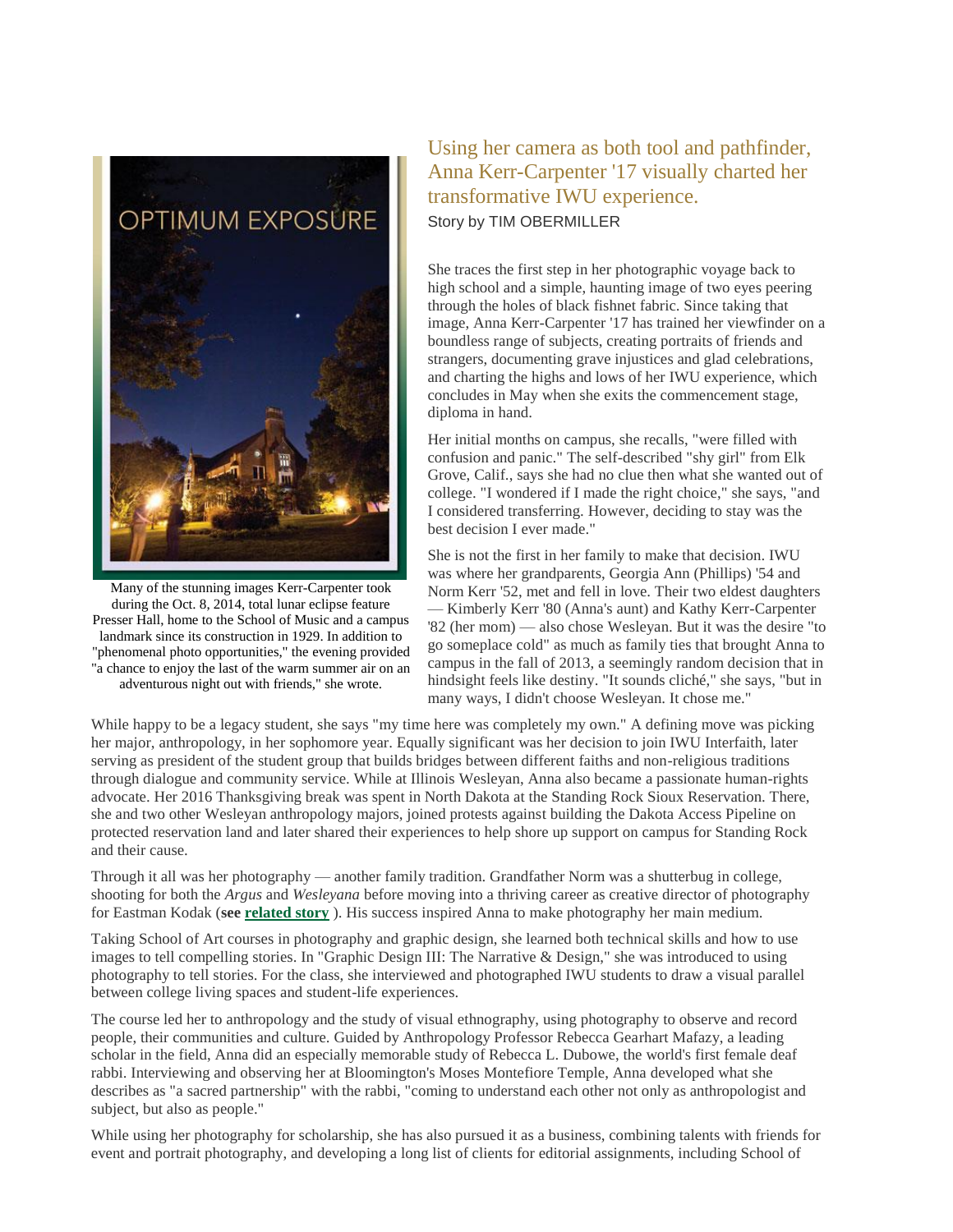Theatre Arts, the Hart Career Center, and the IWU Communications Office. In 2013, she launched Annie M. Photography, doing weddings and portraits with a warmly intimate narrative style. After graduation, she will return to California for the summer and then move to Chicago to pursue her photography business and see where her camera and curiosity lead her next.

The following sample of Anna's photos and text from her blog (at [www.anniemphoto.com\)](http://www.anniemphoto.com/) is intended to give a glimpse of some key stops on her photographic voyage while at IWU and reveal a process she describes as "discovering what story needs to be told, and how I am best going to tell it."

"My vision is to discover the unseen in my subject, the story and the beauty hiding beneath the surface, and reveal it through my own interpretation." Her hope, as ever, is that her work "transports you."



During her 2016 May Term, Kerr-Carpenter took a hiking trip with friends to Matthessien State Park in north-central Illinois. "On our way home, we stopped at a hole-in-the-wall diner for dinner and enjoyed a memorable conversation with a local 90-year-old woman. It was the perfect get-away." The photo, which she titled "Aunt Caroline," won the 2016 School of Art Purchase Award.



As an anthropology major, Kerr-Carpenter (above) used visual ethnography to assist her research of people and cultures.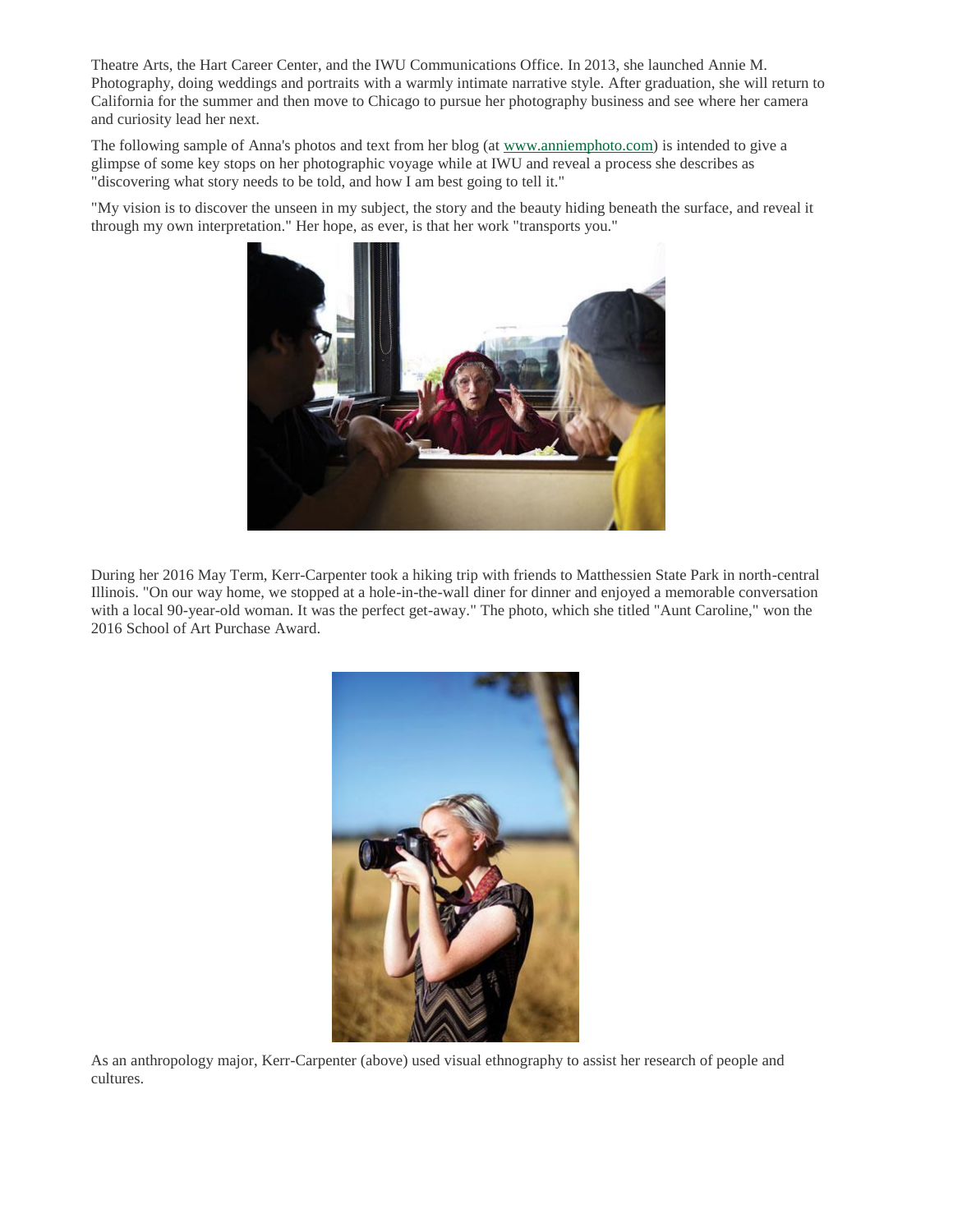

Kerr-Carpenter took this photo of Sana Shafiuddin '17 on a snowy January day. A nursing student, Shafiuddin is also an IWU Multifaith Ambassador who has worked to strengthen the Muslim Student Association. She has also organized campus events to promote better understanding of Islam and to provide help for Syrian refugees. "People like Sana and photo shoots like this one are what make me LOVE being a photographer," Kerr-Carpenter wrote on her blog.



At Bloomington's Moses Montefiore Temple, Kerr-Carpenter interviewed and photographed Rebecca L. Dubowe, the world's first female deaf rabbi. "She taught me to broaden my focus toward her actions in the community and her values of acceptance and compassion," Kerr-Carpenter wrote.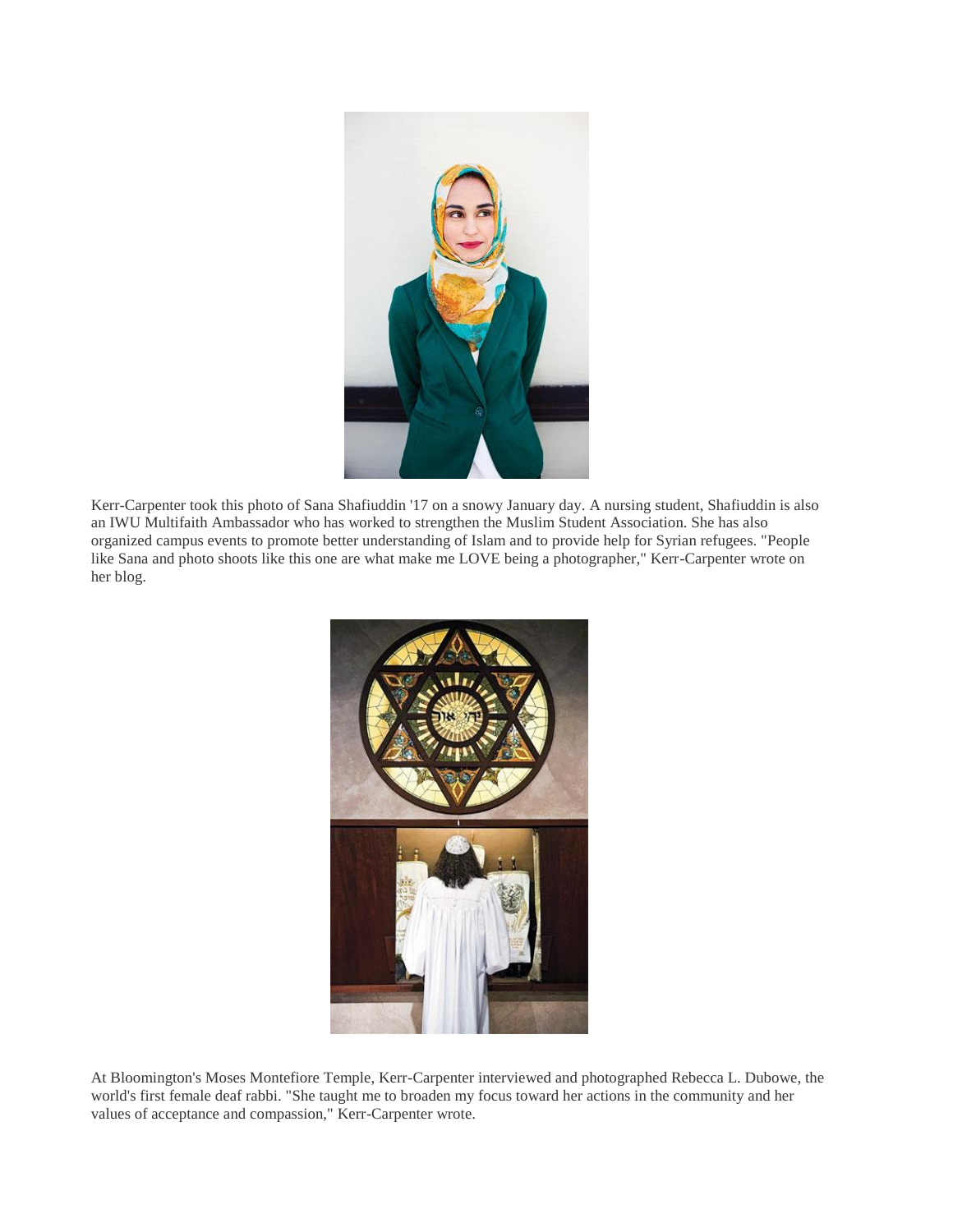

"*Hamlet* or *The Matrix*?" Kerr-Carpenter asked on her blog of this photo of a rehearsal from a 2016 School of Theatre production of Shakespeare's *Hamlet*, which she described as "one of my favorite shows!"



One of Kerr-Carpenter's visual ethnography efforts, for her "Cultural Anthropology" course documented a 2015 Lakota Pow Wow at Seven Circles Heritage Center near Peoria, Ill., held annually in honor of war veterans. It was her second visit to Seven Circles, after participating in an Inipi (Sweat Lodge) ceremony. "I couldn't wait to be back at the facility with some of the most spiritual and generous people I have ever met."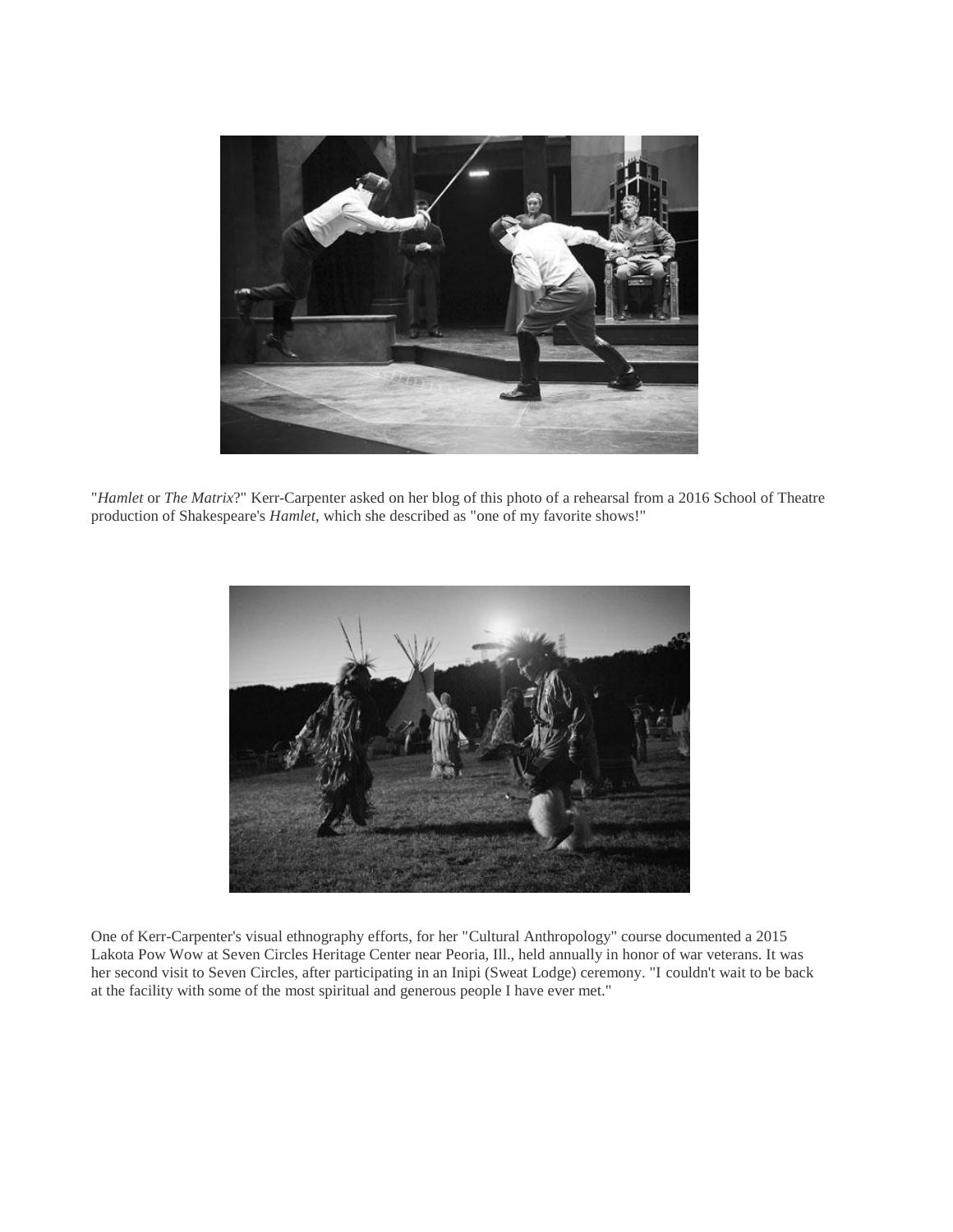

In November, anthropology majors Kerr-Carpenter, Lucy Bullock '17 and Jordan Prats '17 traveled to the Standing Rock Sioux Reservation in North Dakota, where protests against the building of the Dakota Access Pipeline have made national headlines. Tribe officials say the pipeline destroys sacred sites and threatens a river that's a source of water for millions. The students delivered clothes, food, and other goods to the largest camps. On Thanksgiving, the three joined a sunset prayer circle at the base of the Turtle Island burial mound, where Kerr-Carpenter took this photo.



"Turns out non-human primates are just as photogenic as human ones," Kerr-Carpenter wrote about her series "A Day at the Zoo," captured during a visit to the St. Louis Zoo as part of "Primate Behavior," a 2016 May Term course. "I observed the orangutans, and I enjoyed getting to know each resident at the zoo. What I loved the most is witnessing how they are different from humans, but more importantly, how they are not so different at all."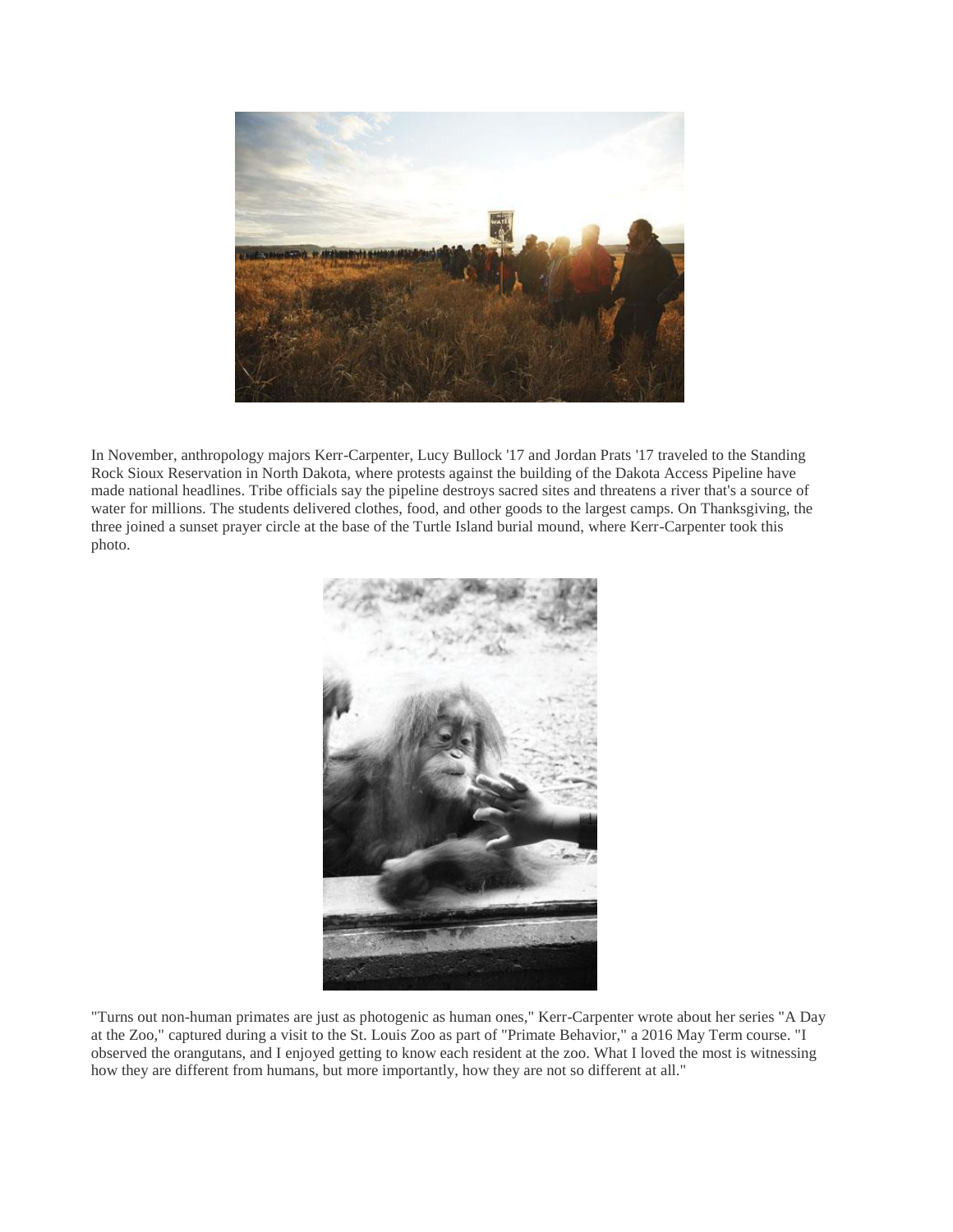

While attending IWU, Kerr-Carpenter launched her own photography business. Among her clients are nursing major Larisa McCoy '18 and her fiancé Austin Savage. "I love capturing candid moments for their beauty, for their humor, and most especially, for their timelessness," wrote Kerr-Carpenter, who will also be shooting the couple's wedding this December.



"I call it 'Hijab How-To in Blue,'" noted Kerr-Carpenter in her blog, in which she wrote extensively about the experience of wearing the traditional Muslim scarf for the first-ever World Hijab Day on February 1, 2016, at the encouragement of a devout Muslim student who Kerr-Carpenter met through the campus Interfaith group as a way to help "broaden people's horizons by inviting them to learn more about many different traditions and not just her own." Looking in a mirror after putting on a hijab for the first time, Kerr-Carpenter felt surprisingly emotional. "Perhaps it was the shock of seeing myself in something so laden with religious significance. A wave of appreciation washed over me and I thought to myself, 'This feels right regardless of its social connotation.'"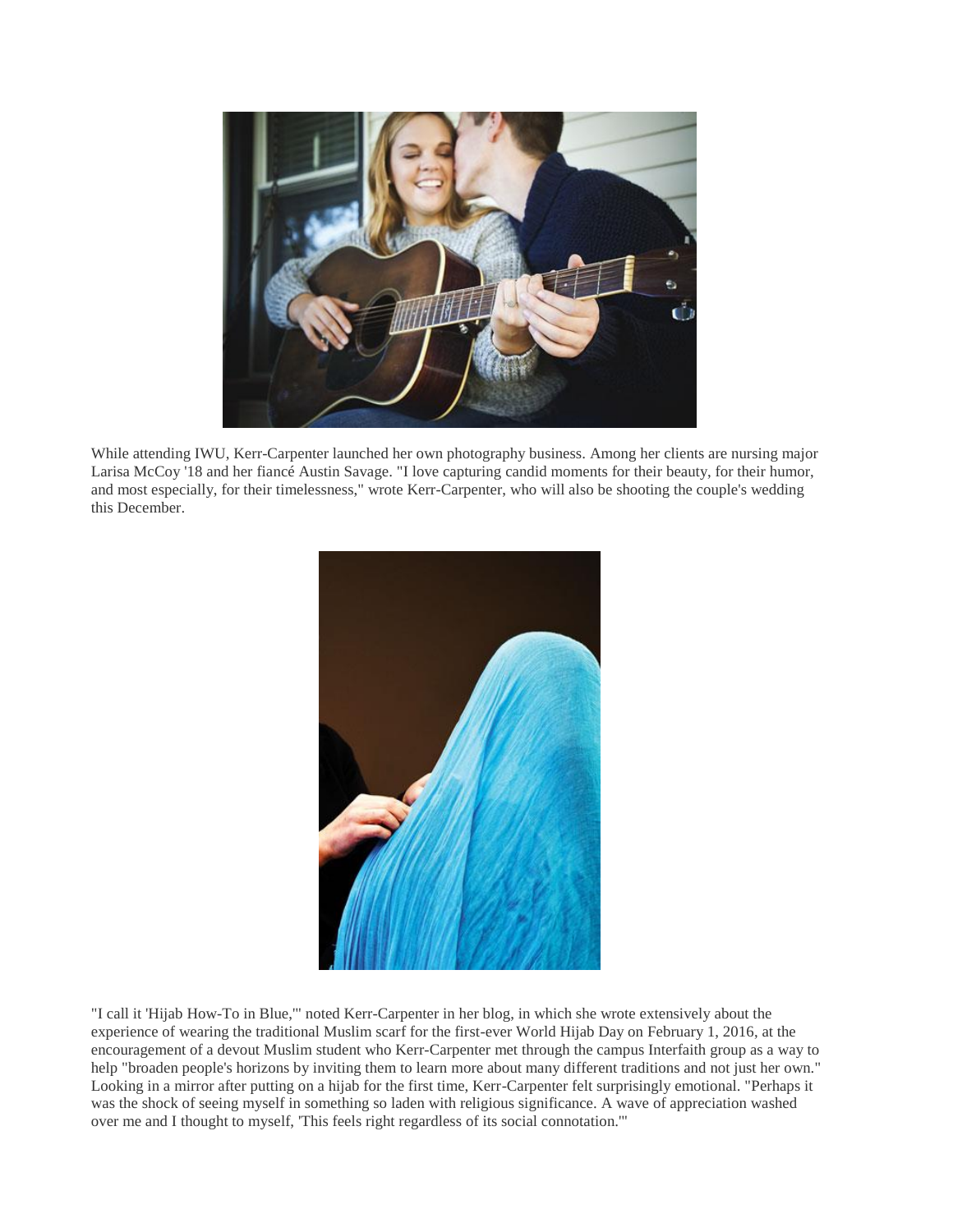

Cast members await their cue backstage at the Jerome Mirza Theatre during a final dress performance of the School of Theatre Arts production *Fame: The Musical*.



Kerr-Carpenter and several other IWU students joined the Women's March that filled the streets in Chicago and cities around the world just one day after the Presidential Inauguration of Donald Trump. "I was inspired and empowered by the solidarity, strength, and graciousness of all in attendance, including the law enforcement," she wrote in her blog. "...And I am honored and humbled to be a part of it and capture what I saw."